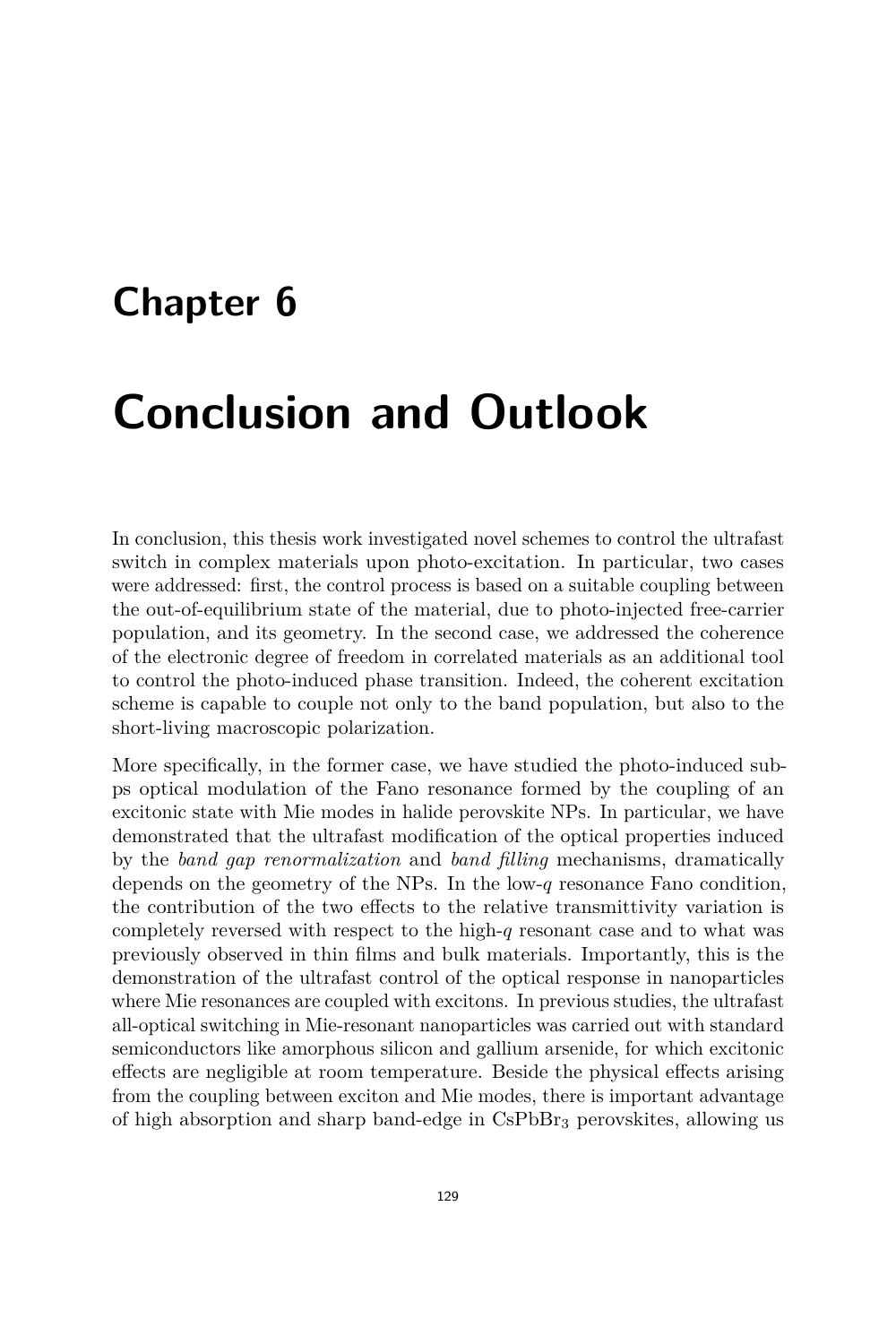to greatly reduce the fluence required to observe ultrafast tuning. CsPbBr<sub>3</sub> nanoparticles exhibit an amplitude of the transmittivity modulation that is two order of magnitude larger as compared to that measured in silicon-based Mie resonators under similar photo-excitation conditions.

Although in this work we focused on  $CsPbBr<sub>3</sub>$  nanoparticles, the results and modeling discussed simply rely on the geometry-driven overlap between the exciton line and the continuum of Mie resonances. As a consequence, the present results can be promptly extended to a wider class of perovskites-based nanonstructures. The present results offer insights into the photophysics of halide perovskite nanoparticles and provide an additional parameter to control their optical properties at frequencies as high as few THz, with impact on perovskite-based optoelectronic devices, metamaterials and switchable nanoantennas.

On the latter case, we presented and applied an interferometric time-resolved pump-probe (ITRPP) scheme as a coherent-control method to photo-induce the insulator-to-metal transition in the prototypical Mott insulator  $V_2O_3$ . Compared to previous approaches in which the light-assisted transition temporally evolves according to incoherent pathways, here the transition towards the final state of the system is triggered by coherent orbital manipulation on the ultrafast timescale (faster than dephasing processes), thus allowing to investigate the effect of the electronic quantum coherence on the photo-induced phase transition. Specifically, a pair of coherent pump pulses is employed to induce an electronic orbital population imbalance which in turns triggers the transition from the insulating to the metallic metastable state. In our experiments, we focused on the orbital population involved in two optical transitions of the low-temperature V2O<sup>3</sup> phase involving 3*d* electrons: the first at ∼ 1*.*6 eV (*NIR Optical Transition*) and the second at ∼ 2*.*4 eV (*VIS Optical Transition*). Moreover, the experimental results have been complemented by a theoretical model based on the numerical solution of a set of Optical Bloch Equations (OBE) describing the light-matter interaction, in which a phase-locked pulse pair excitation manipulates the population of a two-level system.

In the interferometric scans, the signal shows a temporal envelope wider than that exhibited by the excitation pattern (pump interferogram). This temporal widening corresponds to a *spectral narrowing* when the time domain data are Fourier Transformed in the energy domain. This narrowing is a direct effect of a non-vanishing quantum coherence and it indicates that the phase delay between the two pump pulses  $(t_1)$  represents an additional control parameter. Moreover, when the pump spectrum is non-resonant with the optical transition, the signal exhibits oscillations with a different frequency than that corresponding to the optical cycle of the pump beam. Therefore, in the energy domain, the spectra have different positions. In particular, the signal spectrum is shifted from the